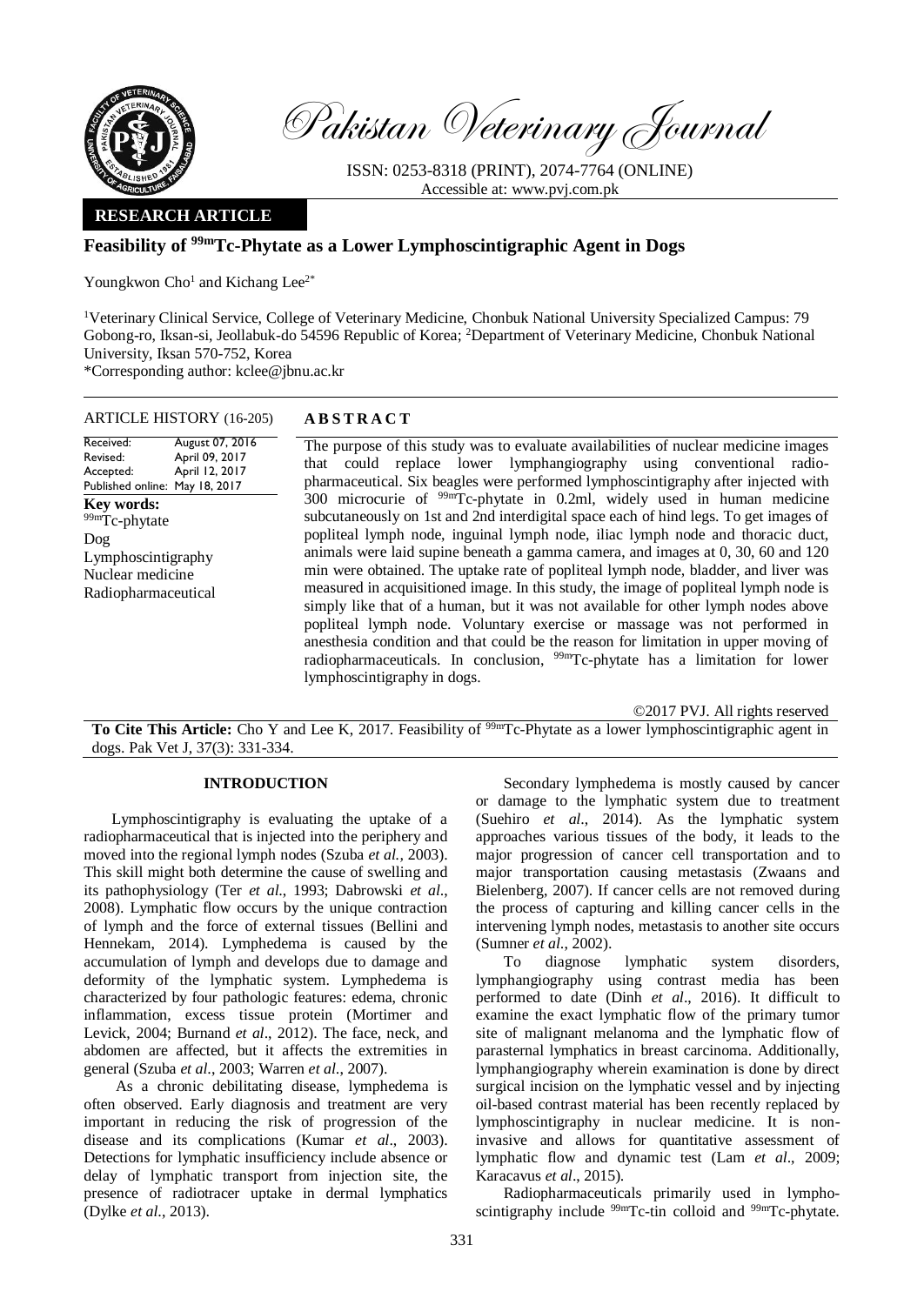These two radiopharmaceuticals move to the lymph node through lymphatic vessels after subcutaneous injection (Seyhan *et al*., 2015). Phagocytosis by the macrophage provides time of lymphatic flow and morphological imaging of lymph (Witte *et al*., 2000; Hatta *et al*., 2005). It is used for assessing lymph duct atresia and primary and secondary lymphedema (Burnand *et al*., 2012; Karacavus *et al*., 2014). 99mTc-phytate used in this study is a radionuclide, which is the most commonly used for humans, and phagocytosis of the reticuloendothelial system was used.

The purpose of this study is to evaluate the usefulness of lymphoscintigraphy in beagles, as an alternative for lower lymphangiography that uses a conventional staining reagent, is invasive, and poses difficulties in conducting dynamic and quantitative tests. In contrast, lymphoscintigraphy is noninvasive and can facilitate dynamic and quantitative assessments.

### **MATERIALS AND METHODS**

This study was approved by Committee on Ethics for Experimental Animal of College of Veterinary of Chonbuk University. Six adult purpose-bred dogs weighing 10.0±0.3kg (mean±SD) and ranging in age from 1 - 5 years were supplied by the laboratory animal facilities at the Veterinary Medicine Clinic of Chonbuk University. The dogs were deemed normal based on the results of physical examination, routine hematology and clinical chemistry determinations, thoracic and abdominal radiographs, and abdominal ultrasound.

Lymphoscintigraphy is using gamma camera (E.CAM, Siemens, Germany) in nuclear medicine Department under Kon kuk university hospital. Dogs were fasted for 24 hrs before the lymphoscintigraphy scan in preparation for general anesthesia and injected 0.04ml/kg medetomidine on gluteal muscle by intramuscular injection.

To study each group of lymph nodes, after radioisotope 99mTc and commercial phytate mix, 300 microcurie of this preparation was injected subcutaneously into the dorsum of the interdigital 1, 2 and 2, 3.

Six dogs were used for this study, and 12 sites in all were injected. After phytate injection, whole body scanning was performed from radiopharmaceuticals injected areas to upper direction with 10cm/60sec speed.

We detected anterior and posterior whole body image post radioisotope injection at 0 min, 30 min, 60 min and 120 min. The sites of injection were monitored by a scintillation probe attached to a scaler, and counts obtained for 120 min were used to calculate the clearance rates. The images were obtained with a scintillation camera. Low-energy all-purpose collimators were used for 99mTc-phytate scintigraphy, window is 15%, center line is 555-565 ( $99 \text{mT}$ c- autopeak), matrix size is whole body, magnification is 1.00, patient position is supine, data processing procedure is mirage processing, prism processing is used, film is used codonics NP-1660MP.

Count rate was measured by drawing each ROI such as left, right interdigital ROI, popliteal lymph node ROI, bladder ROI, liver ROI during image processing at 0 min, 30 min, 60 min and 120 min.

#### **RESULTS**

Within minutes after subcutaneous administration of 99mTc-phytate, there was evidence of transfer of activity to the rest of the body. The draining lymph nodes began to appear on the scan several minutes after injection (Fig. 1). Early visualization of the bladder occurred in 5 min (Fig. 2). The activity in the bladder appeared more intense (Fig. 3), and the liver was visualized within 120 minutes after administration of the agent (Fig. 4). During the first 30 min there was some background activity, which increased significantly.

Count rate of left interdigit at 0 min and 120 min was decreased by 82.3% from average 615.20 to 475.70. Count rate of right interdigit at 0 and 120 min also decreased by 94.1% from average 615.70 to 579.90. Count rate changes of right and left interdigit at 120 min showed that agent was drained faster by 11.8% on left interdigit than right interdigit (Table 1).

Count rate of left popliteal lymph node, right popliteal lymph node and bladder at 0 min and 120 min was increased. It was increased by 195.4% from average 44.72 to 86.2 1 on left popliteal lymph node, 183% from 60.50 to 110.00 on right popliteal lymph node and 127% from 4.60 to 5.87 on bladder.

The result of count rate of left popliteal lymph node and right popliteal lymph node at 120 min showed that the phytate uptake of left popliteal lymph node was stayed 12.4% longer than right popliteal lymph node. Both popliteal lymph node of 2nd dog among six dogs were observed 60 min after injection, and liver was showed 120 min after injection.

#### **DISCUSSION**

In this study, we studied diagnostic possibility in lower lymphoscintigraphy and examination on utility by using <sup>99m</sup>Tc-phytate which was presently reused. <sup>99m</sup>Tcphytate is known to show better uptake in liver than spleen when injected into blood vessel forming particle of very small diameter in blood vessel, however, when putting more calcium into pre-injection to form large particle, the uptake of spleen relatively increases. Though it was not an image for sentinel lymph node, but  $99mTc$ phytate has been used in lymphoscintigraphy since long (Moslehi *et al*., 2015). 99mTc-phytate is known to be a particle of 100-200 nm diameter and is also known to show 8 nm diameter when there is no binding with calcium through electronic microscope like this, the size of phytate and formation of colloid are up to the existence of calcium (Ravari *et al*., 2015).

The phytate went up faster in left interdigit than in right interdigit, but considering the result of 120 min coefficient rate, the thing that more amount stays in left popliteal lymph node means that the movement in lymph duct between left interdigit and popliteal lymph node is fast but in the popliteal lymph node, the upward lymph duct flow gets more restriction than right.

It remains to be studied whether it is related with the intramuscular injection of anesthetic drug into right gluteal muscle. The uptake in bladder is seen from 30 min and what is observed in liver at 120 min image is not the metabolism of 99mTc-phytate collected in the bladder but seems to be the uptake of phytate and free <sup>99m</sup>Tc of unbound <sup>99m</sup>Tc.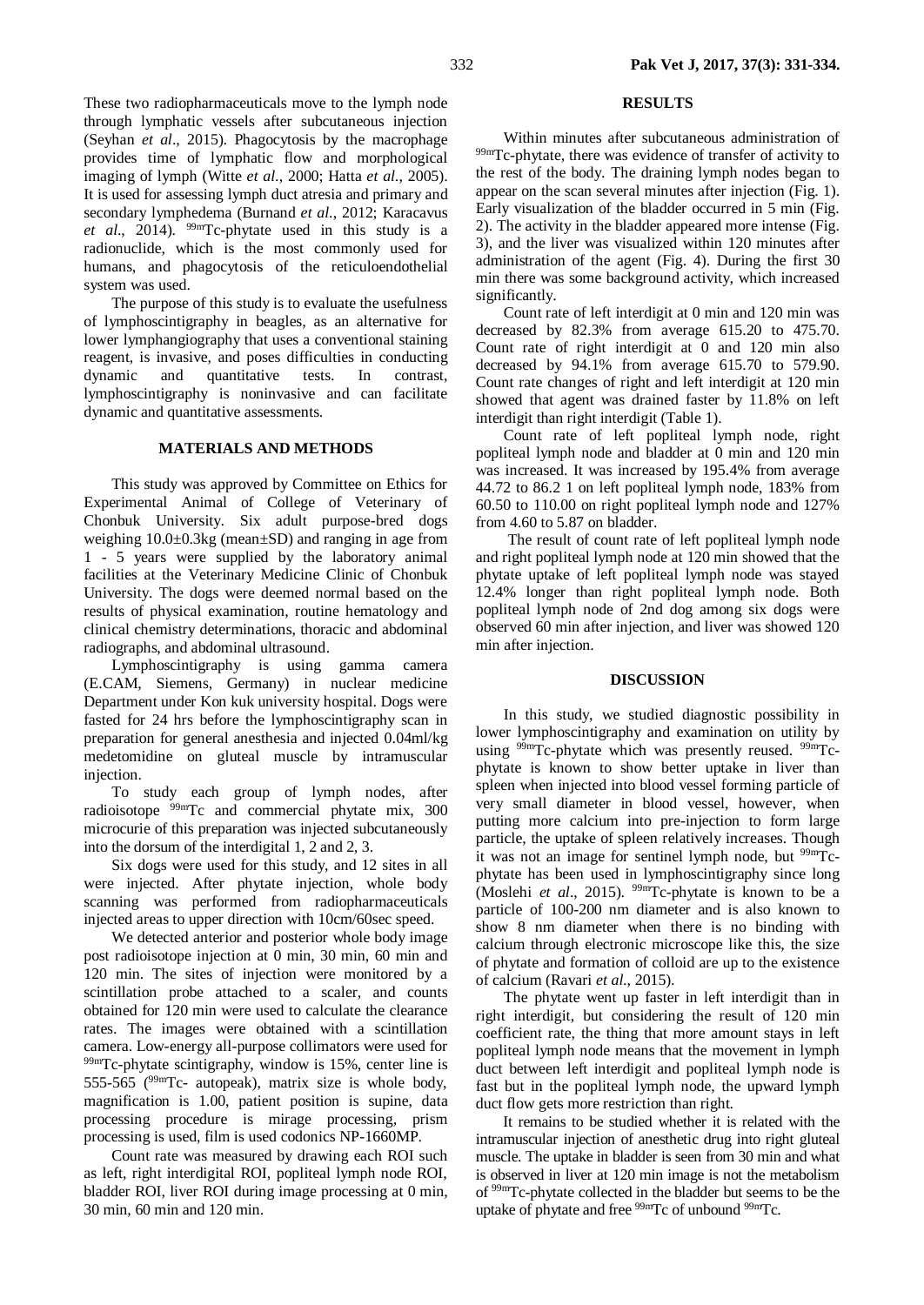

**Fig. 1:** A scintigram at the site of injection and subcutaneous injection show good concentration of <sup>99m</sup>Tc-phytate (ROI 1-left, ROI 2-right).



**Fig. 2:** A scintigram obtained 30 min after subcutaneous injection of 99mTc-phytate into a dog demonstrate good concentrations in popliteal lymph nodes (ROI 1-Lt interdigit, ROI 2- Rt interdigit, ROI 3- Lt popliteal lymph node, ROI 4- Rt popliteal lymph node, ROI 5- bladder).



**Fig. 3:** Region of interest(ROI) at a scintigram obtained from a dog 60 min after subcutaneous injection of <sup>99m</sup>Tc-phytate (ROI I- Lt interdigit, ROI 2- Rt interdigit, ROI 3- Lt popliteal lymphnode, ROI 4- Rt popliteal lymphnode, ROI 5- bladder).



**Fig. 4:** ROI scintigram obtained from a dog 120 min after subcutaneous injection of 99mTc-phytate into dog demonstrates activity in liver, there is minimal visualization (ROI 1- Lt interdigit, ROI 2- Rt interdigit, ROI 3- Lt popliteal lymph node, ROI 4- Rt popliteal lymph node, RO I5 bladder, ROI 6- liver).

**Table 1:** The comparison of counts that uptake of <sup>99m</sup>Tc-phytate in 0, 30, 60 and 120 min of left interdigit, right interdigit, left popliteal, right popliteal, bladder, and liver

|                     | $0 \text{ min}$             | 30 min                                                          | $60$ min                                   | (Mean±SD)                                                                                  |
|---------------------|-----------------------------|-----------------------------------------------------------------|--------------------------------------------|--------------------------------------------------------------------------------------------|
| Organ               |                             |                                                                 |                                            | $120$ min                                                                                  |
| a                   | $577.9 \pm 175.1$           | $561.9 \pm 195.6$                                               | $537.3 \pm 162.2$                          | $475.7 \pm 170.1$                                                                          |
| b                   | $615.7 \pm 145.5$           | $583.0 + 91.3$                                                  | $620.9 \pm 102.2$                          | 579.9±122.9                                                                                |
| C                   | $53.7 + 46.6$               | $109.8 + 56.5$                                                  | $94.4 \pm 43.7$                            | 86.22±45.9                                                                                 |
| d                   | $72.6 \pm 55.2$             | $138.4 + 69.2$                                                  | $163.7 \pm 135.2$                          | $110.04 \pm 52.3$                                                                          |
| e                   | 0±0                         | $4.6 \pm 2.5$                                                   | $4.9 \pm 1.6$                              | $5.9 \pm 2.6$                                                                              |
|                     | 0±0                         | 0±0                                                             | 0±0                                        | $1.1 \pm 0.2$                                                                              |
| $\cdot$<br>$\cdots$ | $\mathbf{r}$ . $\mathbf{r}$ | $\cdot$ $\cdot$ $\cdot$<br>$\cdots$<br>$\overline{\phantom{a}}$ | $\mathbf{r}$ , $\mathbf{r}$ , $\mathbf{r}$ | $\mathbf{1}$ , $\mathbf{1}$ , $\mathbf{1}$ , $\mathbf{1}$ , $\mathbf{1}$<br>$\overline{ }$ |

A=Interdiz-left, b=Interdiz-right, c=Popliteal-left, d=Popliteal-right, e=Bladder, f=Liver.

As both interdigits show continuous decreasing following the time while both popliteal lymph nodes show continuous increasing until 60 min and turns to decreasing after 60 min, it turns out to get the most excellent data upon observing disorder of popliteal lymph node from the image at 60 min (Burnand *et al*., 2011; Kandeel *et al*., 2013).

To represent lymph node of groin-pevic- aortic region in humans, radio pharmaceuticals are administered then the patient is asked to walk or perform exercise of extremity to increase phytate and then perform massage for smooth upper moving of radiopharmaceuticals [\(Karavus](http://www.ncbi.nlm.nih.gov/pubmed/?term=Kara%26%23x000e7%3Bavu%26%23x0015f%3B%20S%5Bauth%5D) *et al*., 2015). In this animal study, however, voluntary exercise or massage was not possible in anesthesia condition and that could be the reason for limitation in upper moving radiopharmaceuticals.

The lymph can be circulated in any direction in the plexus of lymph of lymph capillary vessel, skin and subcutaneous texture. Such circulative direction is up to the strength of external force of lymph system. Also, the course is decided by the elements of gravity, passive movement, and massage. If activity of deep lymph gland is stimulated, then lymph node located in sacrum can be open. If the part can be flown by the massage or gravity, the lymph will be flown out through other passage by the direction of external force. It shows that lymph scarcely flows when the muscle doesn't move through a few animal experiments. The lymphocele increases when performing massage on the muscle by quoting the study on the effect of massage on the lymph circulation (Tartaglione *et al*., 2010; Kandeel *et al*., 2013).

Actually, there was hardly any lymph gland circulation in the part which didn't move. So it was thought to be desirable to raise the part on which the massage is performed for efficient circulation of lymph gland. Therefore, it is judged that omitting the massage from this experiment as a limitation would have influenced on the uptake of phytate, and so accurate massage is necessary for a long time.

Compared to human, it is judged that dog's lymph duct diameter, different lymph moving speed due to nonexistence of muscle contraction caused by anesthesia, and over growth of colloid by excessive binding of popliteal lymph node's calcium and phytate caused upper moving restricted.

**Conclusions:** From this experiment performed on the dog through Tc-99m phytate test, continuous and clear uptake was seen for 2 hours of scanning from injection site, interdigital to popliteal lymph node; however, it was hard to observe lymph duct and lymph node other than popliteal lymph node. In this study, the weight-based amount of dose used for human was applied to the dog; as there was star-shaped artifact was seen in the injection site, interdigital, it is judged that there was negative effect in lymph duct observation between interdigital and popliteal lymph node. Therefore, additional study is required regarding the optimal dose for the dog and smooth lower lymph system flow through autonomous walking after injecting subdermal medicine into interdigital like the human case. In addition, different diameter of lymph duct with human, and particle size followed by the combination with phytate for calcium density inside lymph duct shall be studied.